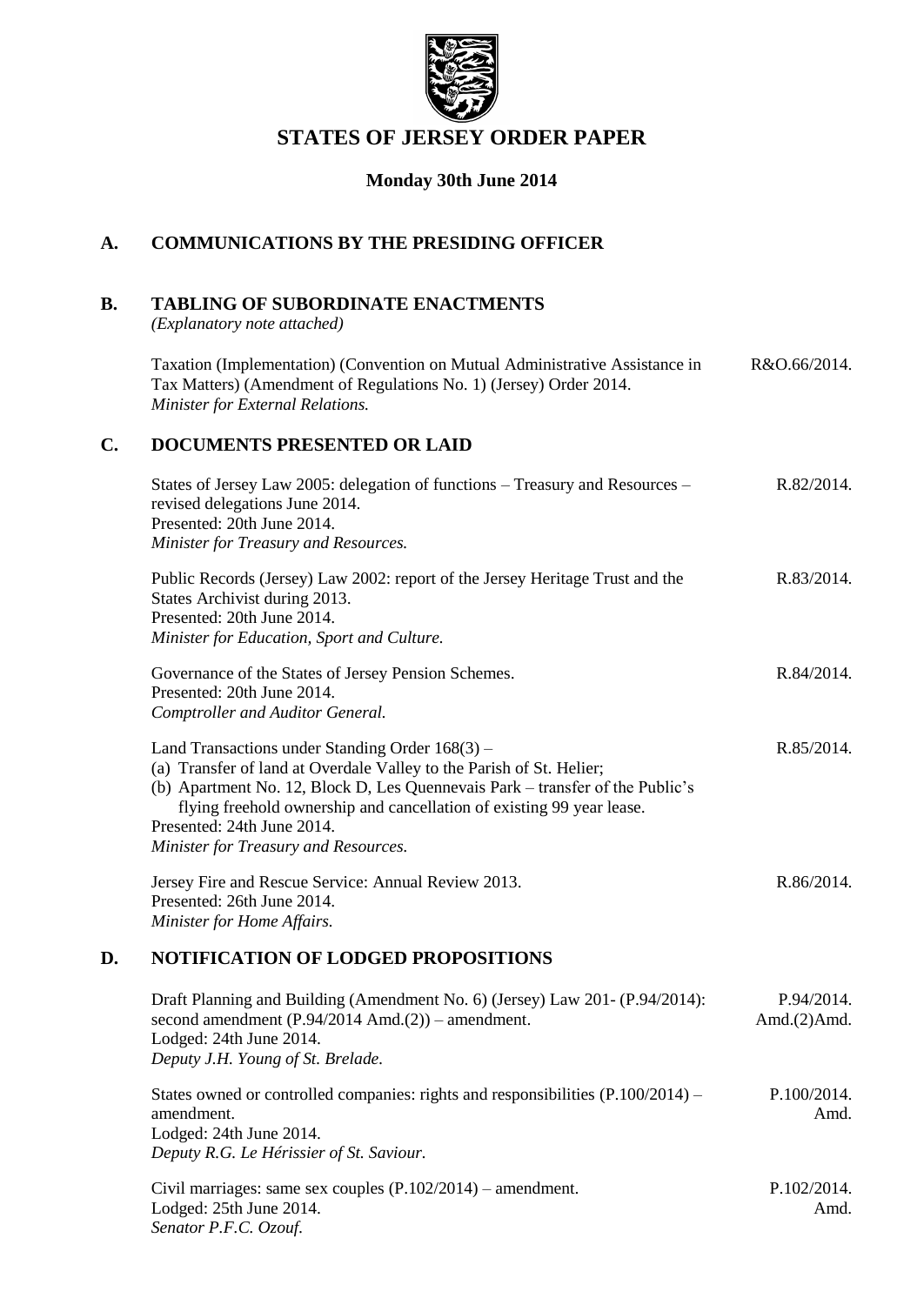

| Survivor's Benefit: repeal of 2012 changes.                                                                                                   | P.122/2014. |
|-----------------------------------------------------------------------------------------------------------------------------------------------|-------------|
| Lodged: 19th June 2014.                                                                                                                       |             |
| Deputy G.P. Southern of St. Helier.                                                                                                           |             |
| Freedom For Life Ministries: grant from Criminal Offences Confiscation Fund.<br>Lodged: 25th June 2014.<br>Deputy M.R. Higgins of St. Helier. | P.123/2014. |
| Funding for Women's Refuge.<br>Lodged: 26th June 2014.                                                                                        | P.124/2014. |

## **E. WITHDRAWAL OF LODGED PROPOSITIONS**

#### **F. APPOINTMENT OF MINISTERS, COMMITTEES AND PANELS**

## **G. MATTERS OF PRIVILEGE**

*Deputy of St. Martin.*

#### **H. PETITIONS**

#### **I. QUESTIONS**

# (a) – **Written Questions**

*(attached)*

- 1. H.M. Attorney General will table an answer to a question asked by Deputy T.A. Vallois of St. Saviour regarding the Comptroller and Auditor General's powers to access computer data.
- 2. The Minister for Treasury and Resources will table an answer to a question asked by Deputy S.S.P.A. Power of St. Brelade regarding the Income Tax Department's access to bank accounts.
- 3. The Minister for Transport and Technical Services will table an answer to a question asked by Deputy J.H. Young of St. Brelade regarding the results of the taxi consultation.
- 4. The Minister for Planning and Environment will table an answer to a question asked by Deputy J.H. Young of St. Brelade regarding energy efficiency grants.
- 5. The Minister for Transport and Technical Services will table an answer to a question asked by Deputy J.H. Young of St. Brelade regarding PSV licences.
- 6. The Minister for Treasury and Resources will table an answer to a question asked by Deputy J.H. Young of St. Brelade regarding energy efficiency grants.
- 7. The Minister for Planning and Environment will table an answer to a question asked by Deputy G.C.L. Baudains of St. Clement regarding the environmental impact of the JEC cable link.
- 8. The Chairman of the Comité des Connétables will table an answer to a question asked by Deputy G.C.L. Baudains of St. Clement regarding Parish rates.
- 9. The Minister for Treasury and Resources will table an answer to a question asked by Deputy J.A. Martin of St. Helier regarding the site for the new Police Headquarters.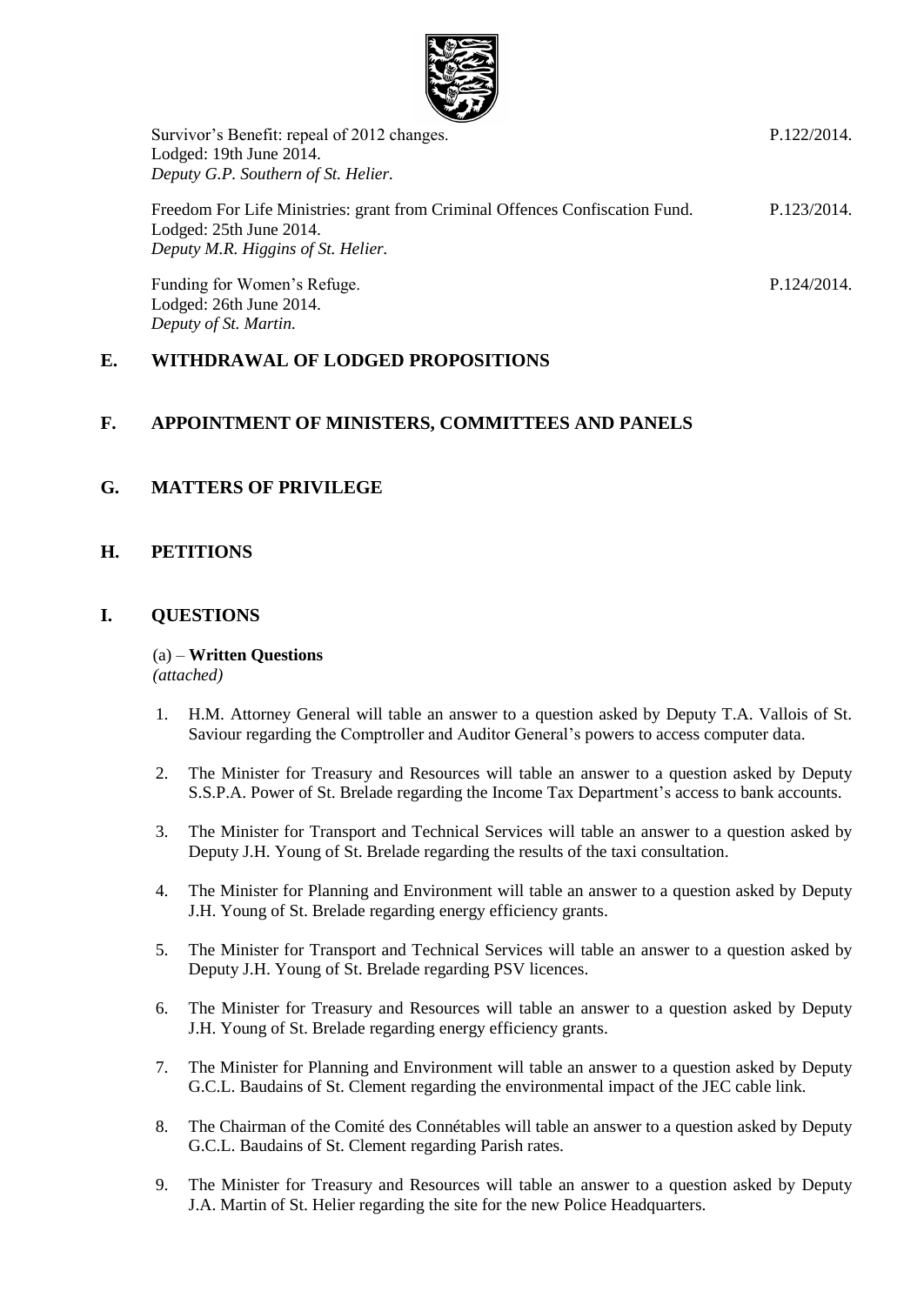

10. The Chief Minister will table an answer to a question asked by Deputy J.A.N. Le Fondré of St. Lawrence regarding resource support for the Dean of Jersey.

#### **(b) – Oral Questions**

(120 minutes)

1. Deputy S.S.P.A. Power of St. Brelade will ask the following question of the Chief Minister –

"Given that R.77/2014 shows that the excess of births over deaths in Jersey has been 269, 366, 361 and 298 for the past four years 2010-2013, showing a potential growth in population in these four years of 1,294 persons before net inward migration, does the Minister intend to factor in and use this information in controlling population and migration on the aspirational limits set and, if so, how?"

2. Deputy M. Tadier of St. Brelade will ask the following question of the Minister for Treasury and Resources –

"Further to the response given in a written answer on 17th June 2014, will the Minister advise members of the current balance of the Criminal Offences Confiscation Fund and also advise members how these funds have been used in the last 6 months, explaining who has received what and for what purposes?"

3. Deputy G.P. Southern of St. Helier will ask the following question of the Minister for Housing –

"Will the Minister state what annual rent rise Andium Homes has under consideration for October 2014 and whether this conforms with his policy on rent rises of R.P.I. plus 1.75% and will he state what effect, if any, this policy will have on the figures in the table on Page 64 of R.15/2013 (States Housing Transformation Plan – Full Business Case) and if not, why not?"

4. Deputy M.R. Higgins of St. Helier will ask the following question of the Minister for Home Affairs –

"Following information given to the Minister about the alleged failure of the States of Jersey Police to properly investigate video evidence contained on a USB stick of a sexual act and their inaccurate report to the multi-agency child protection body and subsequently to the courts, will the Minister advise what he has discovered and state what steps have been taken to correct the records and notify all the parties concerned?"

5. Deputy S.Y. Mézec of St. Helier will ask the following question of H.M. Attorney General –

"Given that the Viscount's department have now stated that the media were provided with information in the bankruptcy case of the former Deputies Pitman on the condition that it was confidential and could not be broadcast or published, what action, if any, is the Viscount able to take as those conditions were broken?"

6. Deputy S.Y. Mézec of St. Helier will ask the following question of the Minister for Health and Social Services –

"Following the publication of the Scrutiny report into the Child and Adolescent Mental Health Service, what action, if any, will the Minister be taking to implement the recommendations?"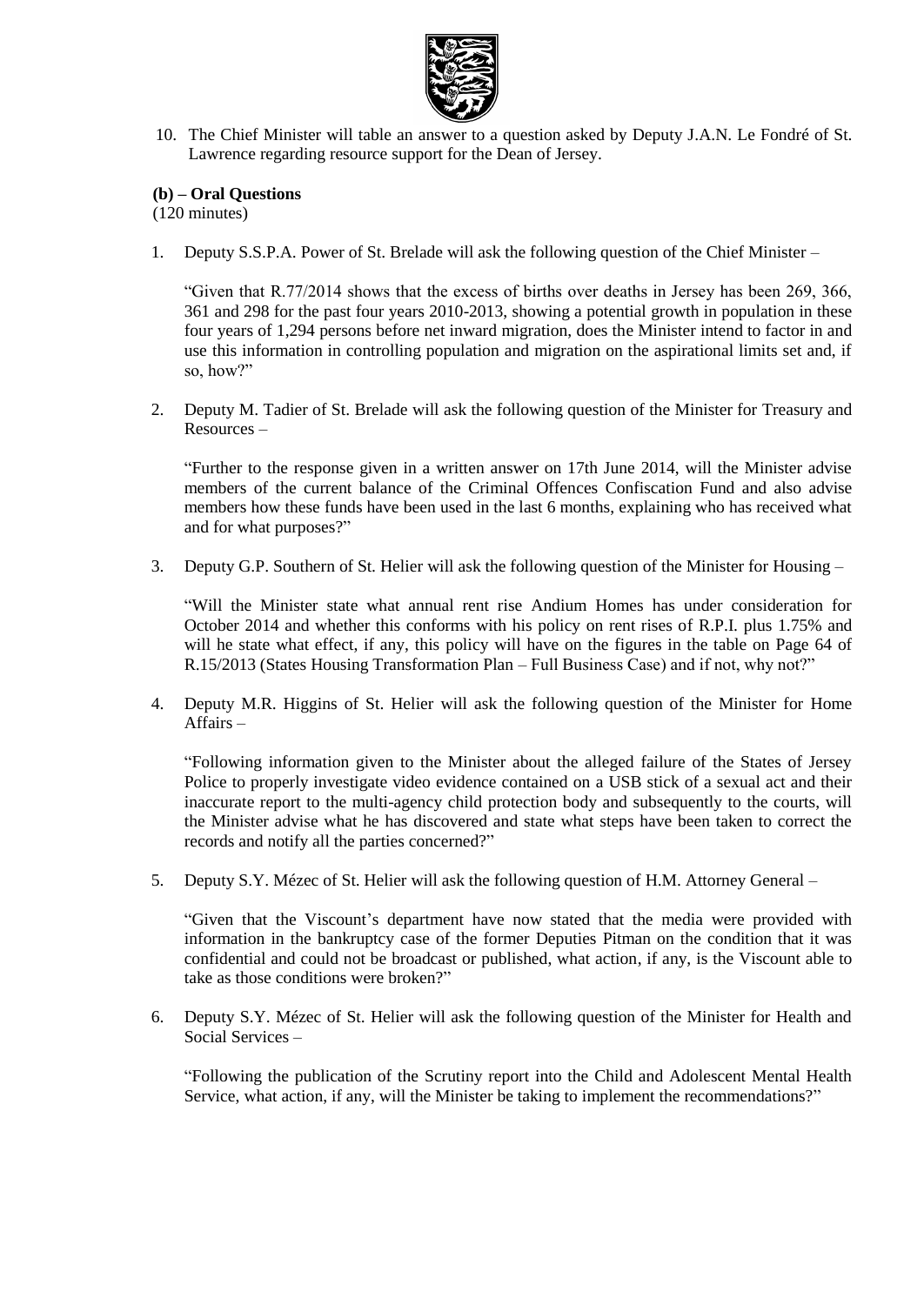

7. Deputy M.R. Higgins of St. Helier will ask the following question of the Minister for Health and Social Services –

"Further to the Minister's meeting with former Deputy Pitman and his constituent, and her response to my question on 17th June 2014, will she advise what action, if any, she took regarding the child protection matter discussed and whether she agrees with the views of the Head of Children's Service that a young child observing a sexual act at close proximity does not represent a child protection issue?"

8. Deputy G.P. Southern of St. Helier will ask the following question of the Minister for Social Security –

"Will the Minister state why there has been no full review of the Income Support scheme despite undertakings given to that effect by his predecessor and does his Department have any plans to conduct such a review and, if not, why not?"

9. Deputy S.S.P.A. Power of St. Brelade will ask the following question of the Minister for Housing –

"Does the Minister accept that the permitting and indeed the keeping of companion animals has positive benefits for those Islanders who live alone and, if so, what action, if any, will he consider taking to ensure that those housing associations, trusts and other providers who do not allow the keeping of domestic pets within their accommodation, are not in breach of the European Convention on Human Rights?"

**(c) – Questions to Ministers without notice (30 minutes) –**

1st question period – Minister for Housing

2nd question period – Chief Minister

#### **J. PERSONAL STATEMENTS**

## **K. STATEMENTS ON A MATTER OF OFFICIAL RESPONSIBILITY**

#### **L. PUBLIC BUSINESS**

| Plémont Holiday Village: grant to National Trust for Jersey.<br>Lodged: 3rd June 2014.<br>Senator Sir P.M. Bailhache. | P.107/2014. |
|-----------------------------------------------------------------------------------------------------------------------|-------------|
| Committee of Inquiry: sale of Broad Street post office building.<br>Lodged: 28th April 2014.                          | P.61/2014.  |
| Senator A. Breckon.                                                                                                   |             |
| Draft Community Provisions (Food Supplements) (Jersey) Regulations 201-.<br>Lodged: 8th May 2014.                     | P.74/2014.  |
| Minister for Health and Social Services.                                                                              |             |
| Draft Community Provisions (Nutrition and Health Claims on Foods) (Jersey)<br>Regulations 201-.                       | P.75/2014.  |
| Lodged: 8th May 2014.                                                                                                 |             |
| Minister for Health and Social Services.                                                                              |             |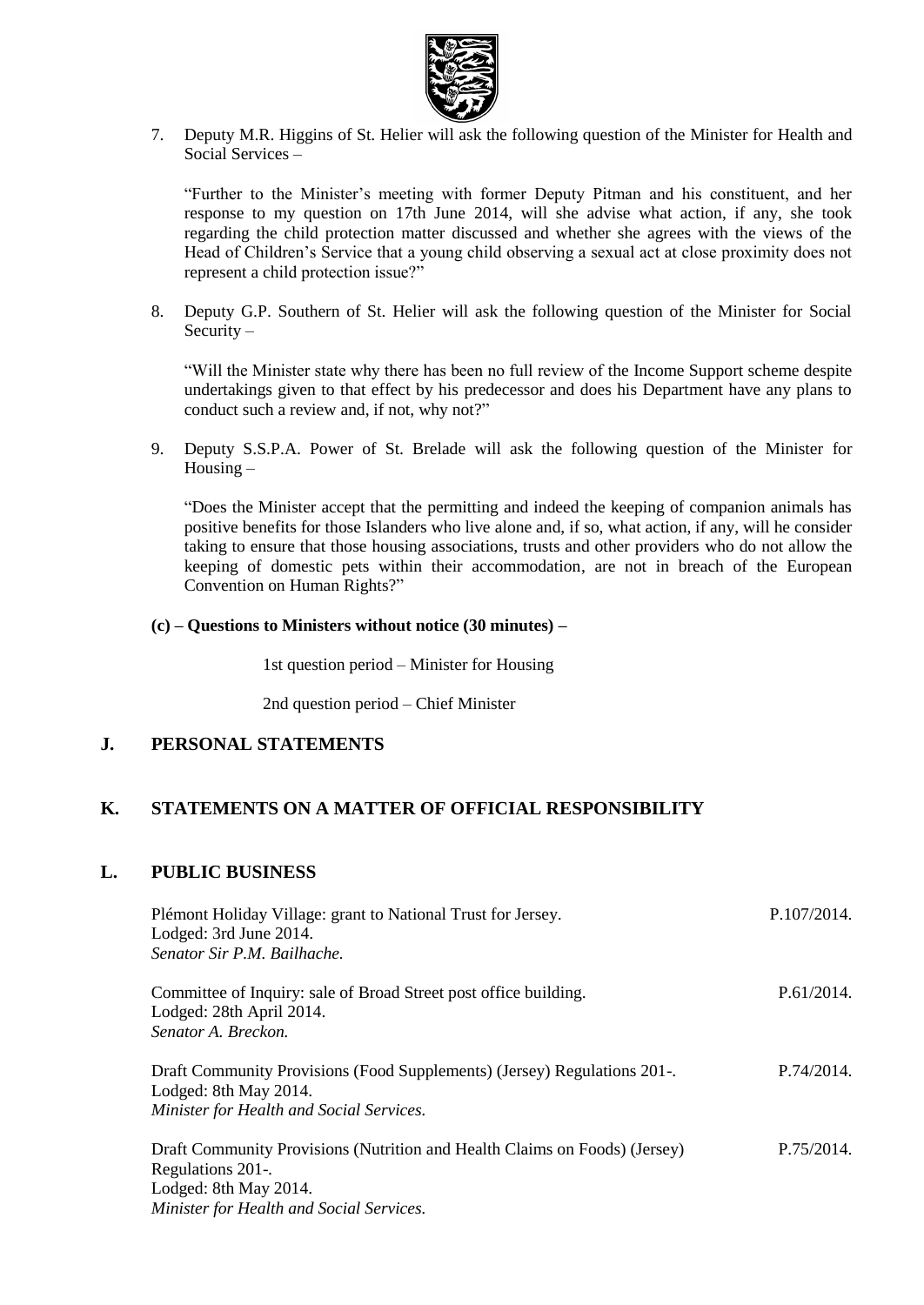

| $\sim$ $\sim$                                                                                                                                                                      |                          |
|------------------------------------------------------------------------------------------------------------------------------------------------------------------------------------|--------------------------|
| Draft Shops (Regulation of Opening) (Amendment) (Jersey) Regulations 201-.<br>Lodged: 12th May 2014.<br>Minister for Economic Development.                                         | P.76/2014.               |
| Draft Shops (Regulation of Opening) (Amendment) (Jersey) Regulations 201-<br>$(P.76/2014)$ : amendment.<br>Lodged: 2nd June 2014.<br>Comité des Connétables.                       | P.76/2014.<br>Amd.       |
| Draft Shops (Regulation of Opening) (Amendment) (Jersey) Regulations 201-<br>(P.76/2014): second amendment.<br>Lodged: 10th June 2014.<br>Deputy A.K.F. Green of St. Helier.       | P.76/2014.<br>Amd. $(2)$ |
| Draft Connétables (Miscellaneous Provisions) (Jersey) Law 2012 (Appointed Day)<br>Act 201-.<br>Lodged: 15th May 2014.<br>Comité des Connétables.                                   | P.77/2014.               |
| Draft Connétables (Miscellaneous Provisions – Consequential Amendments)<br>(Jersey) Regulations 201-.<br>Lodged: 15th May 2014.<br>Comité des Connétables.                         | P.78/2014.               |
| Draft Connétables (Miscellaneous Provisions – Consequential Amendments)<br>(Jersey) Regulations 201- (P.78/2014): amendment.<br>Lodged: 12th June 2014.<br>Comité des Connétables. | P.78/2014.<br>Amd.       |
| Draft Honorary Police (Amendment No. 2) (Jersey) Regulations 201-.<br>Lodged: 15th May 2014.<br>Comité des Connétables.                                                            | P.79/2014.               |
| Draft Freedom of Information (Schedule 1 to Law) (Amendment) (Jersey)<br>Regulations 201-.<br>Lodged: 20th May 2014.<br>Chief Minister.                                            | P.81/2014.               |
| Draft Social Security (Bonus) (Jersey) Law 201-.<br>Lodged: 20th May 2014.<br>Minister for Social Security.                                                                        | P.82/2014.               |
| Draft Sea Fisheries (Miscellaneous Provisions) (Amendment No. 6) (Jersey)<br>Regulations 201-.<br>Lodged: 20th May 2014.<br>Minister for Economic Development.                     | P.83/2014.               |
| Draft Sea Fisheries (Log Books, Transhipment and Landing Declarations) (Jersey)<br>Regulations 201-.<br>Lodged: 20th May 2014.<br>Minister for Economic Development.               | P.84/2014.               |
| Draft Sea Fisheries (Vessel Monitoring Systems) (Jersey) Regulations 201-.<br>Lodged: 20th May 2014.<br>Minister for Economic Development.                                         | P.85/2014.               |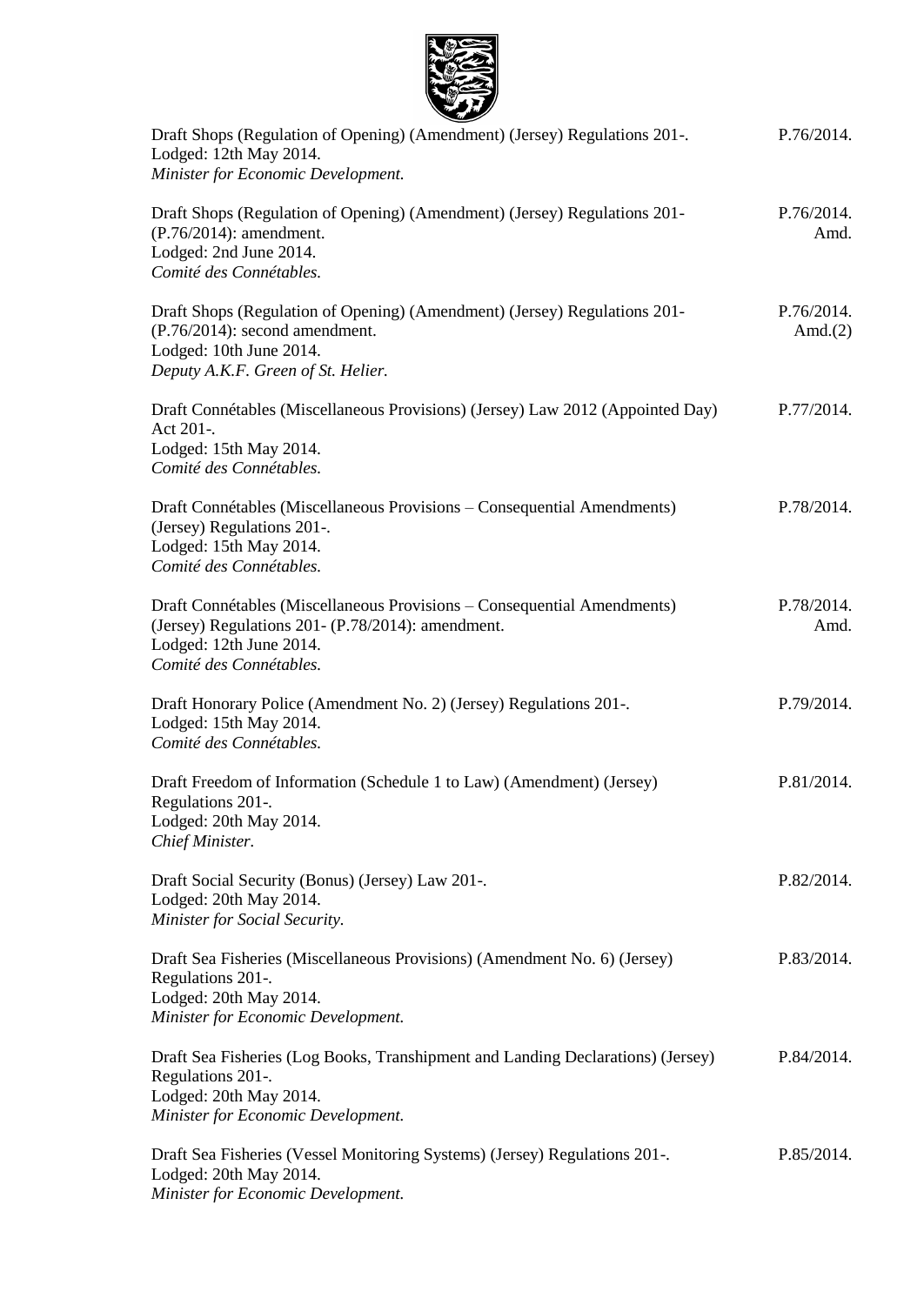

| Draft States of Jersey Police Force Law 2012 (Appointed Day) (No. 2) Act 201-.<br>Lodged: 20th May 2014.<br>Minister for Home Affairs.                                             | P.86/2014.         |
|------------------------------------------------------------------------------------------------------------------------------------------------------------------------------------|--------------------|
| Draft States of Jersey Police Force (Amendment) Law 201-.<br>Lodged: 20th May 2014.<br>Minister for Home Affairs.                                                                  | P.87/2014.         |
| Draft States of Jersey Police Force (Consequential Amendments) (Jersey)<br>Regulations 201-.<br>Lodged: 20th May 2014.<br>Minister for Home Affairs.                               | P.88/2014.         |
| Draft Sex Offenders (Amendment No. 2) (Jersey) Law 201-.<br>Lodged: 20th May 2014.<br>Minister for Home Affairs.                                                                   | P.89/2014.         |
| Draft Income Support (Special Payments) (Child Personal Care) (Jersey)<br>Regulations 201-.<br>Lodged: 20th May 2014.<br>Minister for Social Security.                             | P.90/2014.         |
| Draft Income Support (Special Payments) (Child Personal Care) (Jersey)<br>Regulations 201- (P.90/2014): amendment.<br>Lodged: 12th June 2014.<br>Deputy J.A. Martin of St. Helier. | P.90/2014.<br>Amd. |
| Draft Income Support (Amendment No. 12) (Jersey) Regulations 201-.<br>Lodged: 20th May 2014.<br>Minister for Social Security.                                                      | P.91/2014.         |
| Draft Income Support (Amendment No. 12) (Jersey) Regulations 201 - (P.91/2014):<br>amendment.<br>Lodged: 12th June 2014.<br>Deputy J.A. Martin of St. Helier.                      | P.91/2014.<br>Amd. |
| Draft Income Support (Special Payments) (Cold Weather Payments) (Amendment<br>No. 2) (Jersey) Regulations 201-.<br>Lodged: 20th May 2014.<br>Minister for Social Security.         | P.92/2014.         |
| Draft Criminal Justice (Young Offenders) (Jersey) Law 201-.<br>Lodged: 20th May 2014.<br>Minister for Home Affairs.                                                                | P.93/2014.         |
| Draft Planning and Building (Amendment No. 6) (Jersey) Law 201-.<br>Lodged: 20th May 2014.<br>Minister for Planning and Environment.                                               | P.94/2014.         |
| Draft Planning and Building (Amendment No. 6) (Jersey) Law 201- (P.94/2014):<br>amendment.<br>Lodged: 13th June 2014.<br>Minister for Planning and Environment.                    | P.94/2014.<br>Amd. |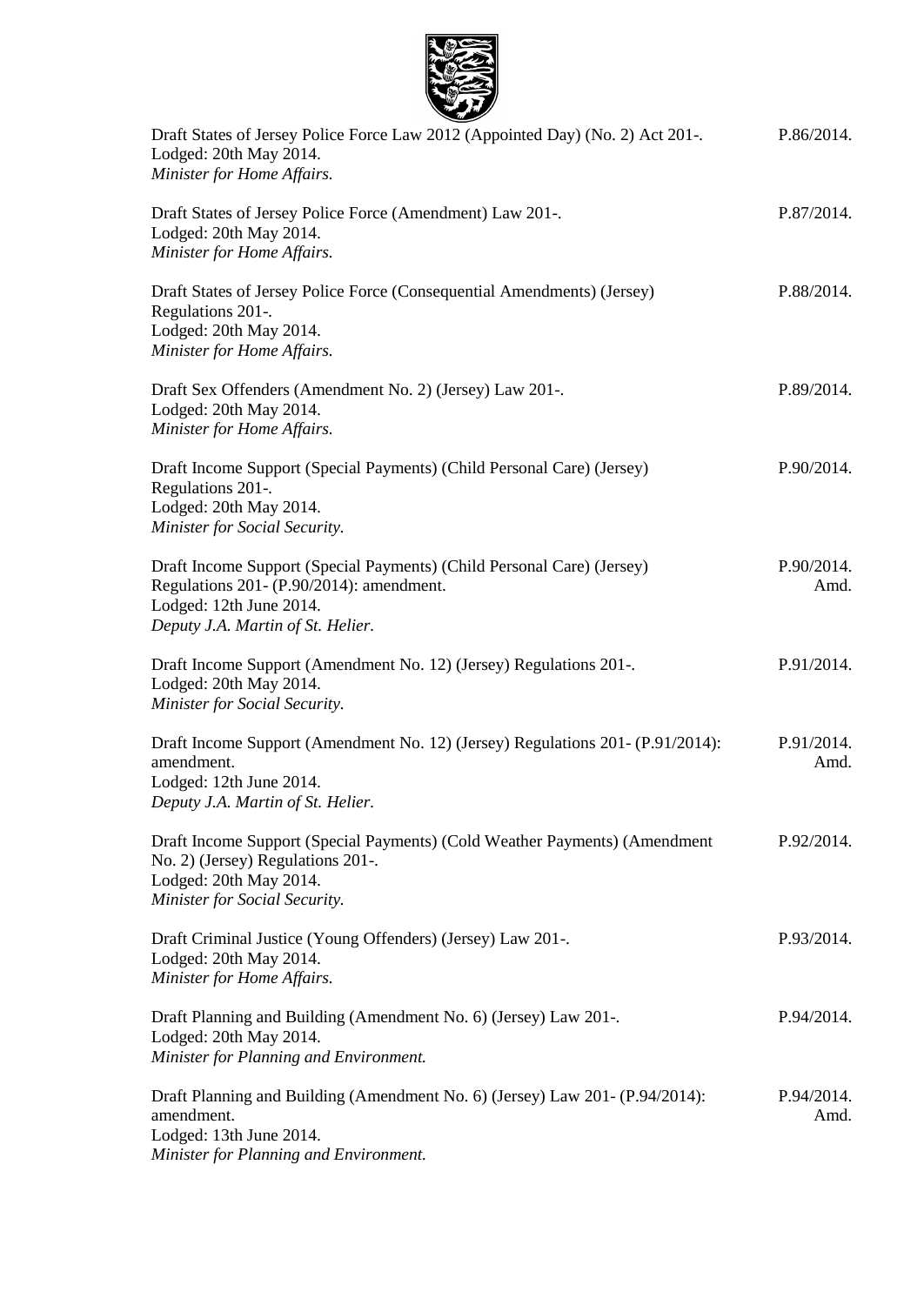

| Draft Planning and Building (Amendment No. 6) (Jersey) Law 201- (P.94/2014):<br>second amendment.<br>Lodged: 17th June 2014.<br>Minister for Planning and Environment.                                      | P.94/2014.<br>Amd. $(2)$      |
|-------------------------------------------------------------------------------------------------------------------------------------------------------------------------------------------------------------|-------------------------------|
| Draft Planning and Building (Amendment No. 6) (Jersey) Law 201- (P.94/2014):<br>second amendment $(P.94/2014 \text{ Amd.}(2))$ – amendment.<br>Lodged: 24th June 2014.<br>Deputy J.H. Young of St. Brelade. | P.94/2014.<br>Amd. $(2)$ Amd. |
| Draft Planning and Building (Amendment No. 6) (Jersey) Law 201- (P.94/2014):<br>third amendment.<br>Lodged: 17th June 2014.<br>Deputy J.H. Young of St. Brelade.                                            | P.94/2014.<br>Amd. $(3)$      |
| Draft Regulation of Care (Jersey) Law 201-.<br>Lodged: 20th May 2014.<br>Minister for Health and Social Services.                                                                                           | P.95/2014.<br>(re-issue)      |
| Draft Explosives (Jersey) Law 201-.<br>Lodged: 20th May 2014.<br>Minister for Home Affairs.                                                                                                                 | P.96/2014.                    |
| Draft Explosives (Jersey) Law 201- (P.96/2014): amendment.<br>Lodged: 17th June 2014.<br>Education and Home Affairs Scrutiny Panel.                                                                         | P.96/2014.<br>Amd.            |
| Draft Employment of States of Jersey Employees (Amendment No. 7) (Jersey)<br>Regulations 201-.<br>Lodged: 21st May 2014.<br>States Employment Board (cannot be debated before 2nd July)                     | P.97/2014.                    |
| Draft Comptroller and Auditor General (Jersey) Law 201-.<br>Lodged: 22nd May 2014.<br>Council of Ministers (cannot be debated before 3rd July)                                                              | P.98/2014.                    |
| Draft Comptroller and Auditor General (Jersey) Law 201- (P.98/2014): amendment.<br>Lodged: 17th June 2014.<br>Public Accounts Committee.                                                                    | P.98/2014.<br>Amd.            |
| Comptroller and Auditor General: re-appointment.<br>Lodged: 27th May 2014.<br>Chief Minister.                                                                                                               | P.99/2014.                    |
| States owned or controlled companies: rights and responsibilities.<br>Lodged: 28th May 2014.<br>Deputy G.C.L. Baudains of St. Clement.                                                                      | P.100/2014.                   |
| States owned or controlled companies: rights and responsibilities $(P.100/2014)$ –<br>amendment.<br>Lodged: 24th June 2014.<br>Deputy R.G. Le Hérissier of St. Saviour.                                     | P.100/2014.<br>Amd.           |
| Income Support: free GP access.<br>Lodged: 28th May 2014.<br>Deputy G.P. Southern of St. Helier.                                                                                                            | P.101/2014.                   |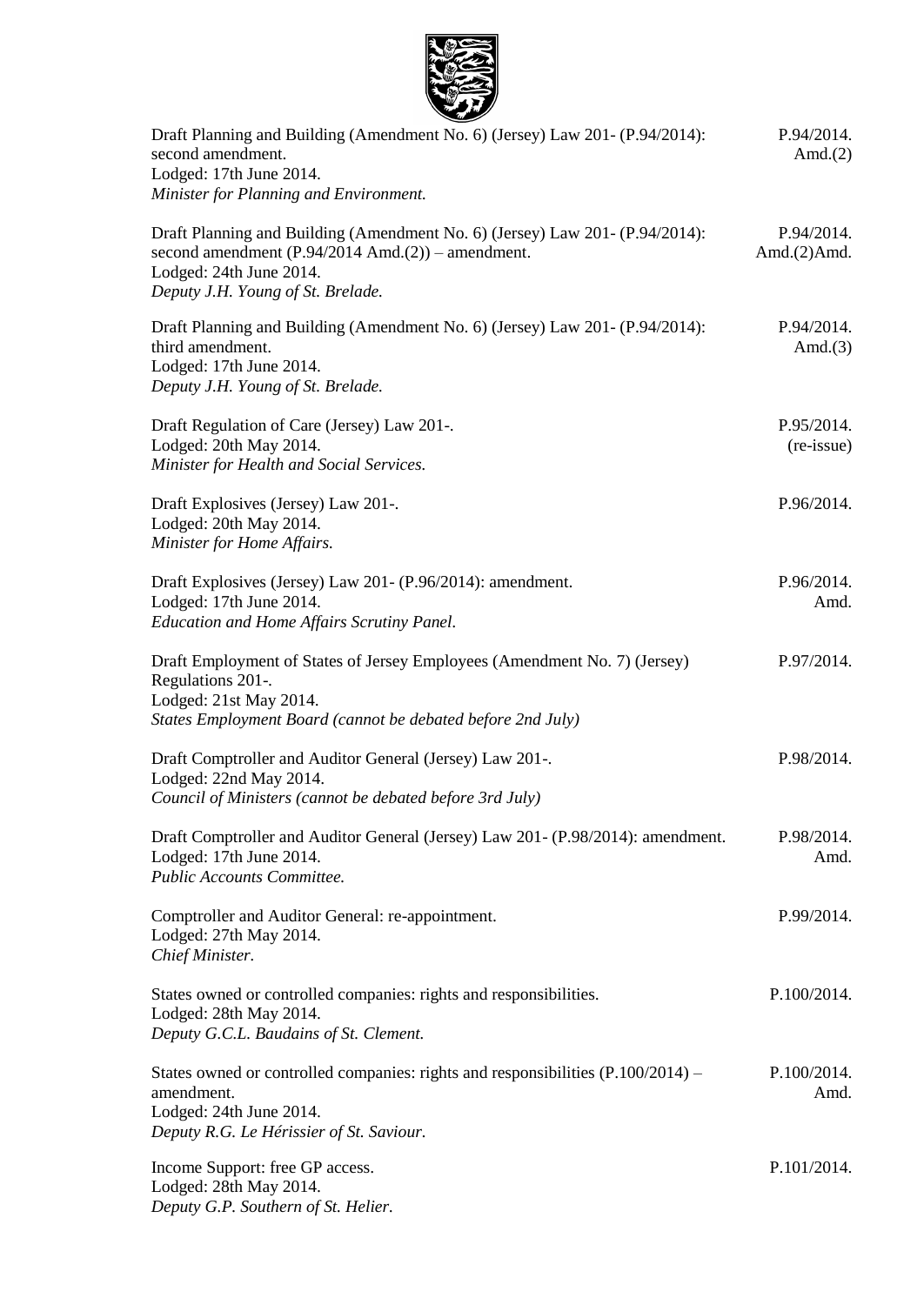

|    | Income Support: free GP access (P.101/2014) – amendment.<br>Lodged: 12th June 2014.<br>Deputy R.G. Le Hérissier of St. Saviour.                                                           | P.101/2014.<br>Amd. |
|----|-------------------------------------------------------------------------------------------------------------------------------------------------------------------------------------------|---------------------|
|    | Civil marriages: same sex couples.<br>Lodged: 28th May 2014.<br>Deputy S.Y. Mézec of St. Helier.                                                                                          | P.102/2014.         |
|    | Civil marriages: same sex couples $(P.102/2014)$ – amendment.<br>Lodged: 25th June 2014.<br>Senator P.F.C. Ozouf.                                                                         | P.102/2014.<br>Amd. |
|    | Draft Aircraft Registration (Jersey) Law 201-.<br>Lodged: 29th April 2014.<br>Minister for Economic Development.                                                                          | P.62/2014.          |
|    | Draft Air Navigation (Jersey) Law 201-.<br>Lodged: 29th April 2014.<br>Minister for External Relations.                                                                                   | P.63/2014.          |
|    | Draft Air Navigation (Jersey) Law 201- (P.63/2014): amendment.<br>Lodged: 3rd June 2014.<br>Minister for External Relations.                                                              | P.63/2014.<br>Amd.  |
|    | Draft Civil Aviation (Amendment of Law) (No. 2) (Jersey) Regulations 201-.<br>Lodged: 14th April 2014.<br>Minister for External Relations.                                                | P.51/2014.          |
|    | Draft Public Finances (Transitional Provisions - States Trading Operations)<br>(Amendment) (Jersey) Regulations 201-.<br>Lodged: 14th April 2014.<br>Minister for Treasury and Resources. | P.50/2014.          |
|    | Draft States of Jersey (Transfer of Functions No. 7) (Economic Development to<br>External Relations) (Jersey) Regulations 201-.<br>Lodged: 15th April 2014.<br>Chief Minister.            | P.54/2014.          |
| М. | <b>ARRANGEMENT OF PUBLIC BUSINESS</b>                                                                                                                                                     |                     |
|    | 14th July 2014                                                                                                                                                                            |                     |
|    | Grouville School: parking facilities.<br>Lodged: 4th March 2014.<br>Connétable of Grouville.                                                                                              | P.24/2014.          |
|    | Grouville School: parking facilities (P.24/2014) - comments.<br>Presented: 31st March 2014.<br>Minister for Education, Sport and Culture.                                                 | P.24/2014.<br>Com.  |
|    | Draft Road Traffic (No. 60) (Jersey) Regulations 201-.<br>Lodged: 18th March 2014.<br>Minister for Transport and Technical Services.                                                      | P.30/2014.          |
|    | Island Plan 2011: revised draft revision – approval.<br>Lodged: 21st March 2014.                                                                                                          | P.37/2014.          |

*Minister for Planning and Environment.*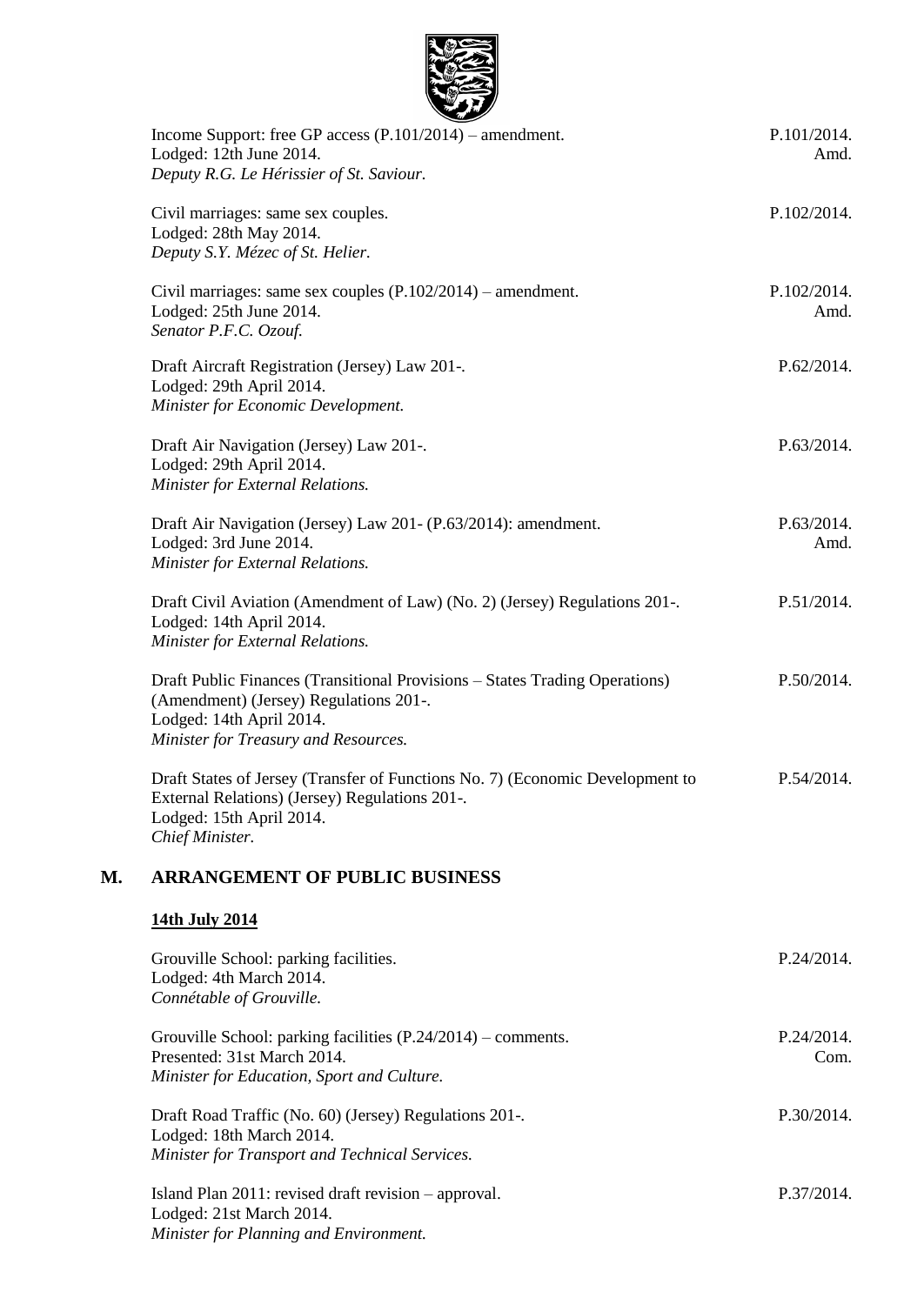

| Island Plan 2011: revised draft revision - approval (P.37/2014) - amendment.<br>Lodged: 17th April 2014.<br>Connétable of St. Clement.                                                               | P.37/2014.<br>Amd.<br>(re-issue). |
|------------------------------------------------------------------------------------------------------------------------------------------------------------------------------------------------------|-----------------------------------|
| Island Plan 2011: revised draft revision – approval $(P.37/2014)$ – second<br>amendment.<br>Lodged: 30th April 2014.<br>Deputy R.G. Le Hérissier of St. Saviour.                                     | P.37/2014.<br>Amd. $(2)$          |
| Island Plan 2011: revised draft revision – approval $(P.37/2014)$ – third amendment.<br>Lodged: 1st May 2014.<br>Deputy of St. Martin.                                                               | P.37/2014.<br>Amd. $(3)$          |
| Island Plan 2011: revised draft revision – approval $(P.37/2014)$ – fourth<br>amendment.<br>Lodged: 1st May 2014.<br>Connétable of St. Ouen.                                                         | P.37/2014.<br>Amd. $(4)$          |
| Island Plan 2011: revised draft revision – approval $(P.37/2014)$ – sixth amendment.<br>Lodged: 6th May 2014.<br>Deputy J.H. Young of St. Brelade.                                                   | P.37/2014.<br>Amd. $(6)$          |
| Island Plan 2011: revised draft revision – approval $(P.37/2014)$ – seventh<br>amendment.<br>Lodged: 6th May 2014.<br>Deputy J.H. Young of St. Brelade.                                              | P.37/2014.<br>Amd. $(7)$          |
| Island Plan 2011: revised draft revision – approval $(P.37/2014)$ – eighth<br>amendment.<br>Lodged: 6th May 2014.<br>Deputy J.H. Young of St. Brelade.                                               | P.37/2014.<br>Amd. $(8)$          |
| Island Plan 2011: revised draft revision – approval $(P.37/2014)$ – ninth amendment.<br>Lodged: 6th May 2014.<br>Deputy J.H. Young of St. Brelade.                                                   | P.37/2014.<br>Amd. $(9)$          |
| Island Plan $2011$ : revised draft revision – approval $(P.37/2014)$ – tenth amendment.<br>Lodged: 6th May 2014.<br>Deputy J.H. Young of St. Brelade.                                                | P.37/2014.<br>Amd. $(10)$         |
| Island Plan 2011: revised draft revision – approval $(P.37/2014)$ – eleventh<br>amendment.<br>Lodged: 6th May 2014.<br>Minister for Economic Development.                                            | P.37/2014.<br>Amd. $(11)$         |
| Island Plan 2011: revised draft revision – approval $(P.37/2014)$ – eleventh<br>amendment $(P.37/2014 \text{ Amd.}(11))$ – amendment.<br>Lodged: 20th May 2014.<br>Deputy J.H. Young of St. Brelade. | P.37/2014.<br>Amd. $(11)$<br>Amd. |
| Draft Restriction on Smoking (Amendment No. 4) (Jersey) Law 201-.<br>Lodged: 29th May 2014.<br>Minister for Health and Social Services.                                                              | P.103/2014.                       |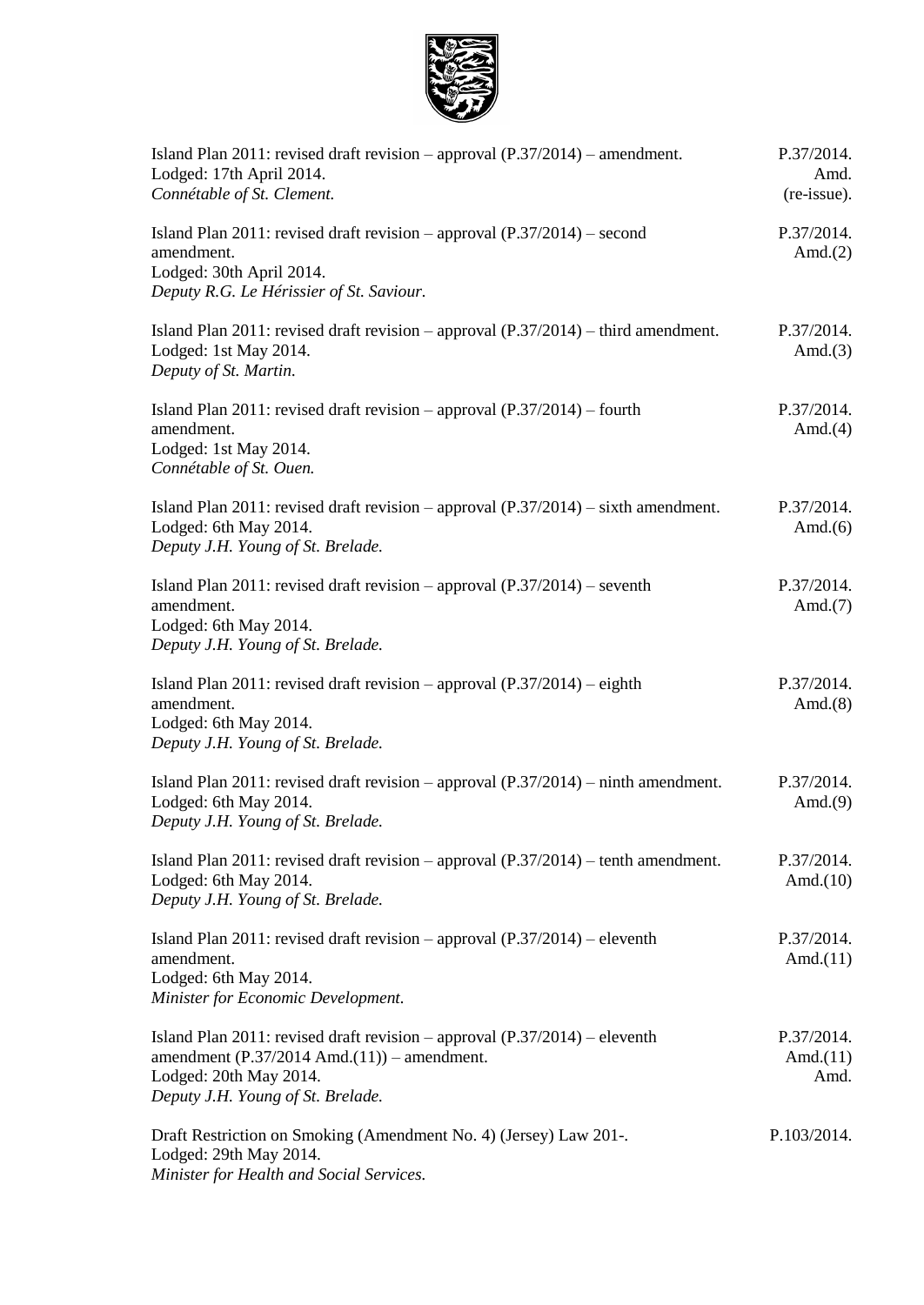

| <u>sa Li</u><br>Maternity leave: rights of employees.<br>Lodged: 2nd June 2014.<br>Deputy G.P. Southern of St. Helier.                                                            | P.104/2014. |
|-----------------------------------------------------------------------------------------------------------------------------------------------------------------------------------|-------------|
| Draft Employment (Amendment No. 8) (Jersey) Law 201-.<br>Lodged: 3rd June 2014.<br>Minister for Social Security.                                                                  | P.109/2014. |
| Draft Income Support (Amendment No. 13) (Jersey) Regulations 201-.<br>Lodged: 3rd June 2014.<br>Minister for Social Security.                                                     | P.105/2014. |
| Draft Social Security (Amendment of Law No. 8) (Jersey) Regulations 201-.<br>Lodged: 3rd June 2014.<br>Minister for Social Security.                                              | P.106/2014. |
| Draft Charities (Jersey) Law 201-.<br>Lodged: 3rd June 2014.<br>Chief Minister.                                                                                                   | P.108/2014. |
| Draft Health Insurance (Performers List for General Medical Practitioners) (Jersey)<br>Regulations 201-.<br>Lodged: 3rd June 2014.<br>Minister for Health and Social Services.    | P.110/2014. |
| Draft Residential Tenancy (Deposit Scheme) (Jersey) Regulations 201-.<br>Lodged: 3rd June 2014.<br>Minister for Housing.                                                          | P.111/2014. |
| Draft Proceeds of Crime and Terrorism (Tipping-Off Exceptions) (Jersey)<br>Regulations 201-.<br>Lodged: 3rd June 2014.<br>Chief Minister.                                         | P.112/2014. |
| Draft Criminal Justice (Life Sentences) (Jersey) Law 201-.<br>Lodged: 4th June 2014.<br>Chief Minister.                                                                           | P.113/2014. |
| Draft Medical Practitioners (Registration) (Amendment No. 4) (Jersey) Law 2011<br>(Appointed Day) Act 201-.<br>Lodged: 9th June 2014.<br>Minister for Health and Social Services. | P.114/2014. |
| Draft Proceeds of Crime and Terrorism (Miscellaneous Provisions) (Jersey) Law<br>2014 (Appointed Day) Act 201-.<br>Lodged: 17th June 2014.<br>Chief Minister.                     | P.117/2014. |
| Draft Referendum (Composition of the States Assembly) (Jersey) Act 201-.<br>Lodged: 17th June 2014.<br>Privileges and Procedures Committee.                                       | P.118/2014. |
| Milli's Contact Centre: funding.<br>Lodged: 17th June 2014.<br>Deputy G.P. Southern of St. Helier.                                                                                | P.119/2014. |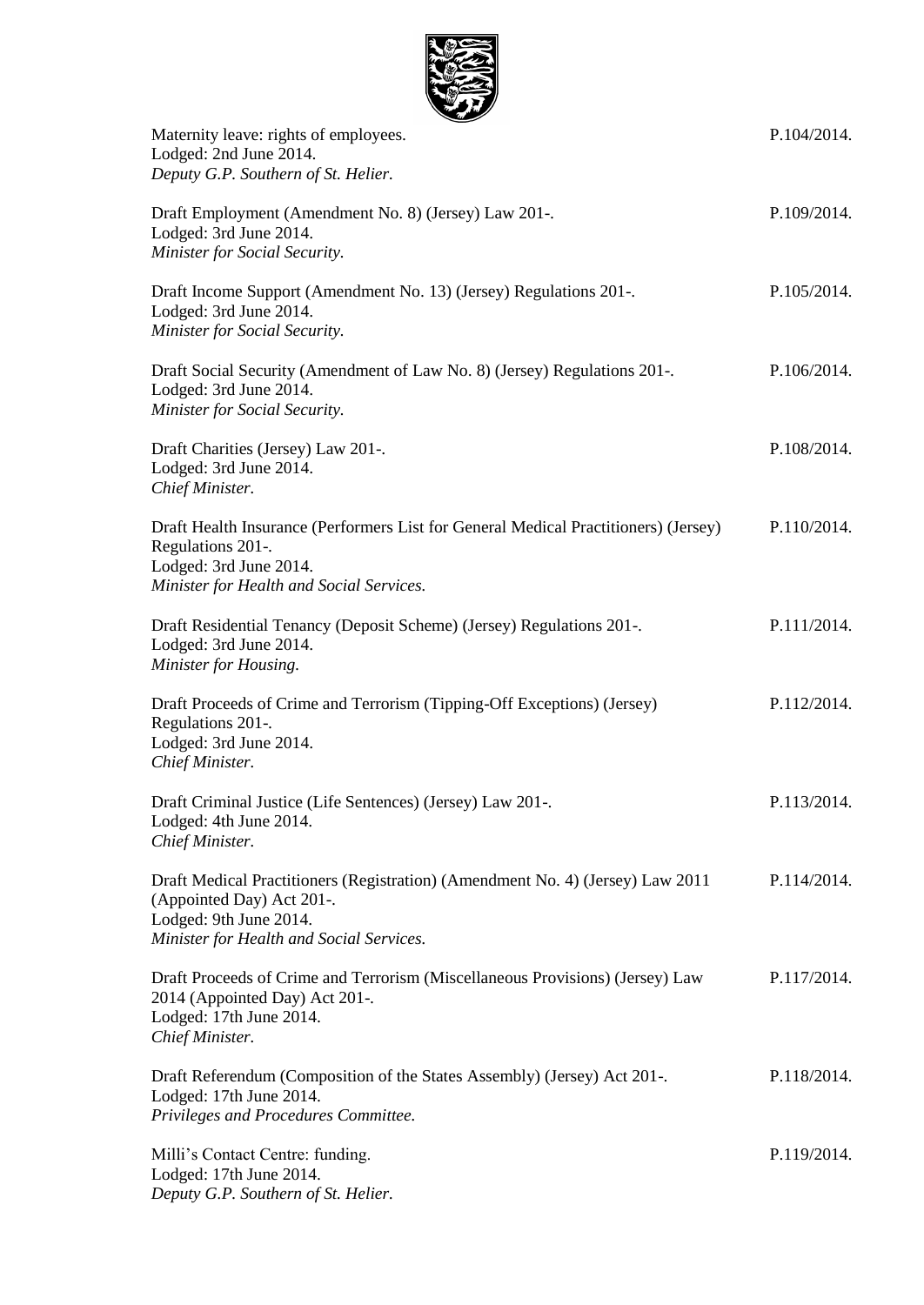| Redundancy payments: businesses which have ceased trading.                                                                                                 |
|------------------------------------------------------------------------------------------------------------------------------------------------------------|
| Lodged: 17th June 2014.                                                                                                                                    |
| Deputy G.P. Southern of St. Helier.                                                                                                                        |
| Kerbside Recycling: feasibility study.<br>Lodged: 18th June 2014.<br>Deputy M. Tadier of St. Brelade.<br>(Cannot be debated before 16th July 2014)         |
| Survivor's Benefit: repeal of 2012 changes.<br>Lodged: 19th June 2014.<br>Deputy G.P. Southern of St. Helier.<br>(Cannot be debated before 17th July 2014) |

P.120/2014.

P.121/2014.

P.122/2014.

P.124/2014.

#### **9th September 2014**

| Draft Criminal Justice (Compensation Orders) (Amendment No. 2) (Jersey) Law<br>$201-.$<br>Lodged: 16th June 2014.<br>Chief Minister.          | P.115/2014. |
|-----------------------------------------------------------------------------------------------------------------------------------------------|-------------|
| Draft Criminal Justice (Amendment No. 3) (Jersey) Law 201-.<br>Lodged: 16th June 2014.<br>Chief Minister.                                     | P.116/2014. |
| Freedom For Life Ministries: grant from Criminal Offences Confiscation Fund.<br>Lodged: 25th June 2014.<br>Deputy M.R. Higgins of St. Helier. | P.123/2014. |

Funding for Women's Refuge. Lodged: 26th June 2014. *Deputy of St. Martin.*

#### **M.N. DE LA HAYE, O.B.E. Greffier of the States**

25th June 2014

**Note –**

**In accordance with the meeting dates fixed for 2014 by the Privileges and Procedures Committee, this meeting will continue, if necessary, on Tuesday 1st, Wednesday 2nd, Thursday 3rd July 2014 and also Tuesday 8th, Wednesday 9th and Thursday 10th July 2014.**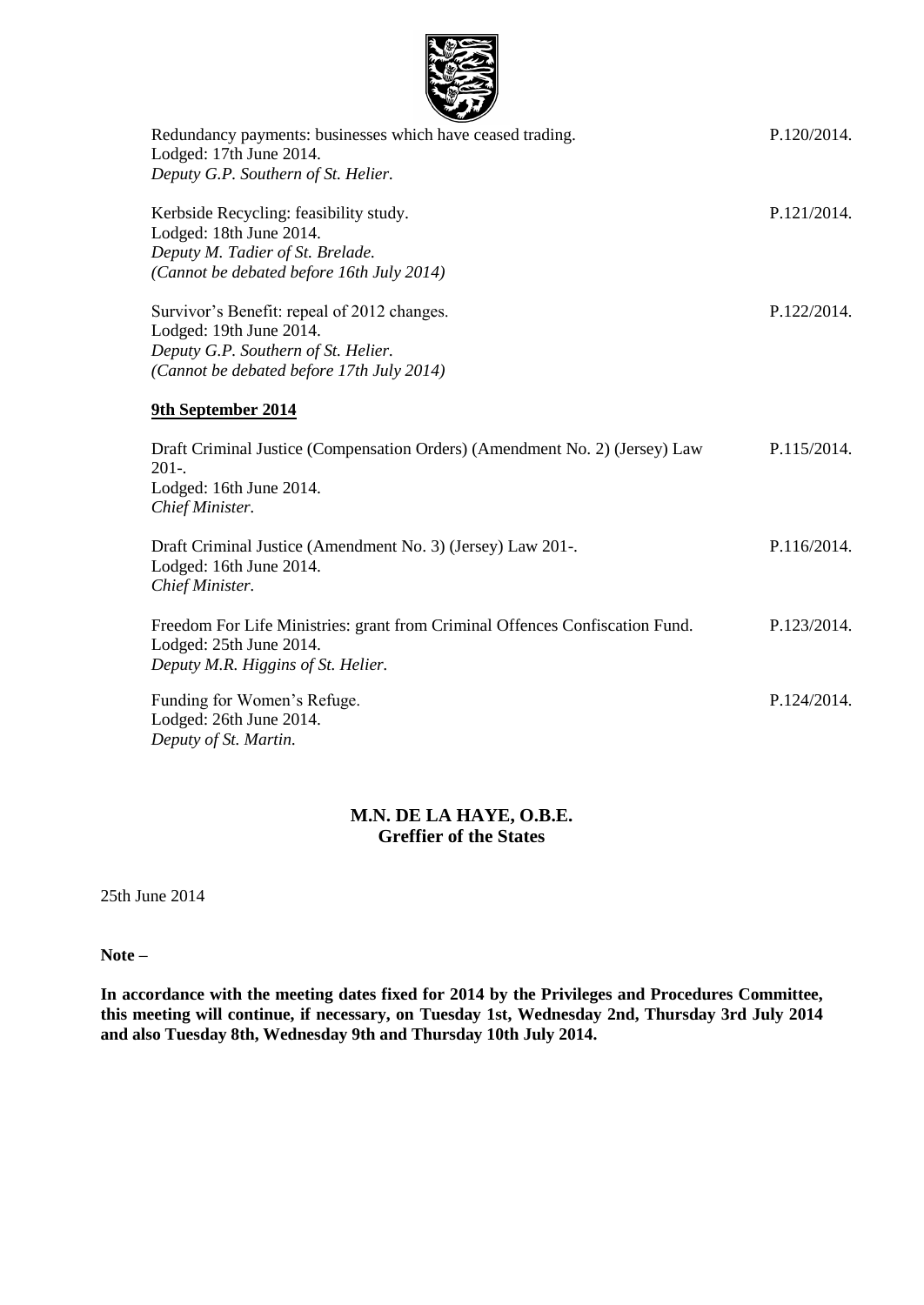

## **Explanatory Note regarding subordinate legislation tabled at this meeting.**

(See Item B)

#### **R&O.66/2014.**

This Order amends the Schedule in the Taxation (Implementation) (Convention on Mutual Administrative Assistance in Tax Matters) (Jersey) Regulations 2014 by updating the Schedule showing each current party to the Convention and the date the Convention entered into force in respect of that party.

The Order was made on 16th June 2014 and came into force on 17th June 2014.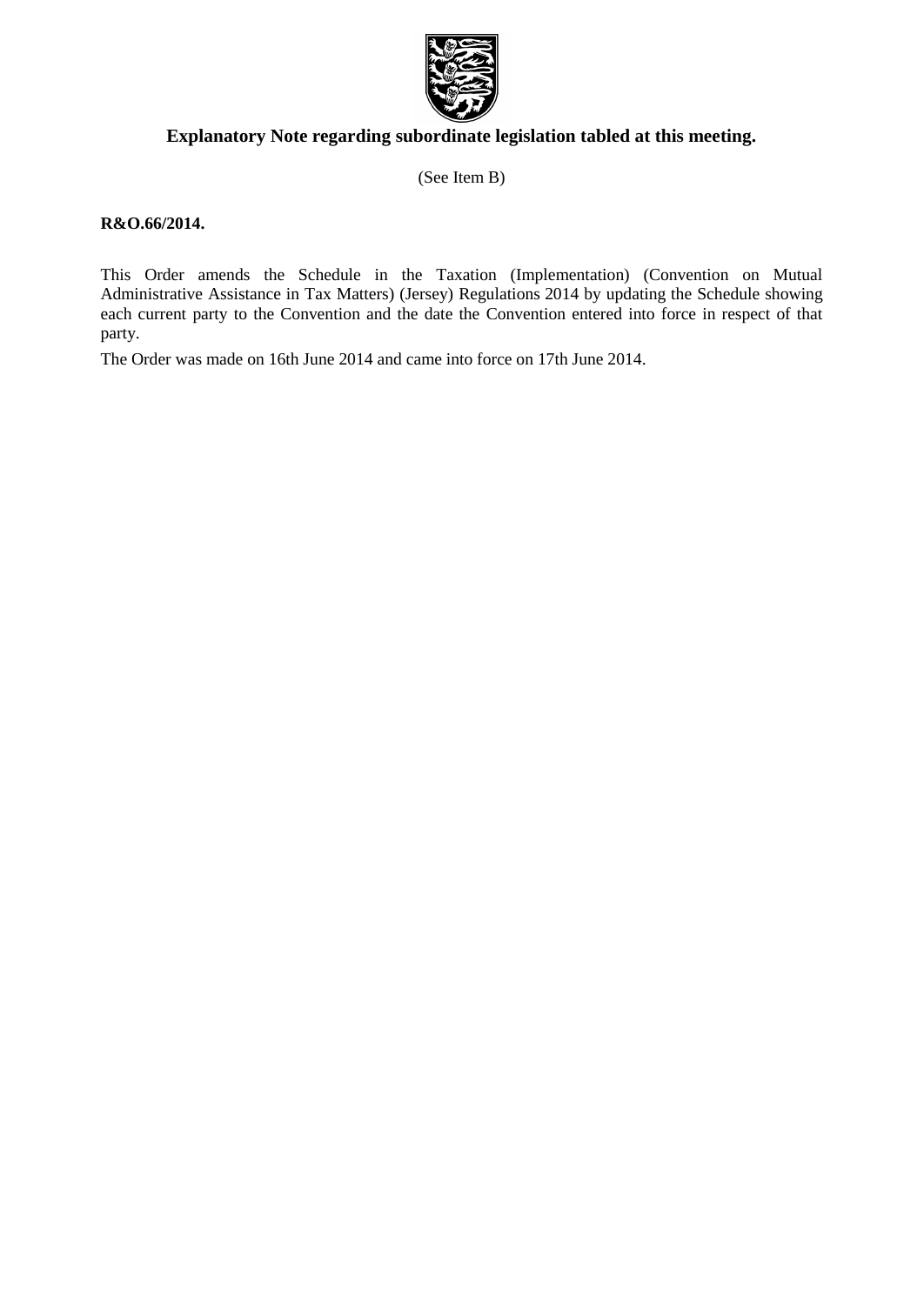

#### (See Item I(a))

1. H.M. Attorney General will table an answer to the following question asked by Deputy T.A. Vallois of St. Saviour –

"Will H.M. Attorney General clarify, with reference to recommendation 5 of the Comptroller and Auditor General's (C & AG) report R.77/2013 ('Public Audit in Jersey') the full extent of the C&AG's existing legal powers to access computers in the execution of her statutory duties and, in particular, whether those existing powers would permit access for the purposes of assessing the operation of computer systems including standards of information security?"

2. The Minister for Treasury and Resources will table an answer to the following question asked by Deputy S.S.P.A. Power of St. Brelade -

"Could the Minister clarify whether the Taxes Office has the legal right to directly access and withdraw funds from what it deems to be delinquent individual and business accounts locally and, if so, could he detail the number of individual accounts accessed and the amount of funds withdrawn in this way over the past 6 years (2008-2013) in Jersey?"

3. The Minister for Transport and Technical Services will table an answer to the following question asked by Deputy J.H. Young of St. Brelade -

"Will the Minister inform the Assembly of the conclusions, if any, he has reached from his extensive consultation on taxi regulation throughout his term of office, what action he has already implemented to put these conclusions into effect and what action, if any, he will be taking before his term of office is completed?

Will the Minister further inform the Assembly whether he considers he has secured any improvements in the taxi service or addressed any of the recommendations of the Channel Island Competition Regulatory Authority or do these remain outstanding?"

4. The Minister for Planning and Environment will table an answer to the following question asked by Deputy J.H. Young of St. Brelade -

Will the Minister publish the recent Internal Audit Review of the Energy Efficiency Services Grants carried out at the request of the Environment Scrutiny Panel and, if so, when?

Further to the response given on 29th April 2014, will he provide an explanation of the system for establishing eligibility for grants to carry out improvement work to privately owned properties and explain –

- (a) how the criteria set for eligibility are applied to grant decisions;
- (b) whether all or a single criteria are applied;
- (c) whether grants have been made to home owners who fall outside the capital asset disregard limits set by Social Security;

Would he inform the Assembly what arrangements, if any, he has made to secure the cost of grant against value of the property, identify the increase in property values as a result of undertaking such works and whether the costs can be recovered from the onward sale of the property?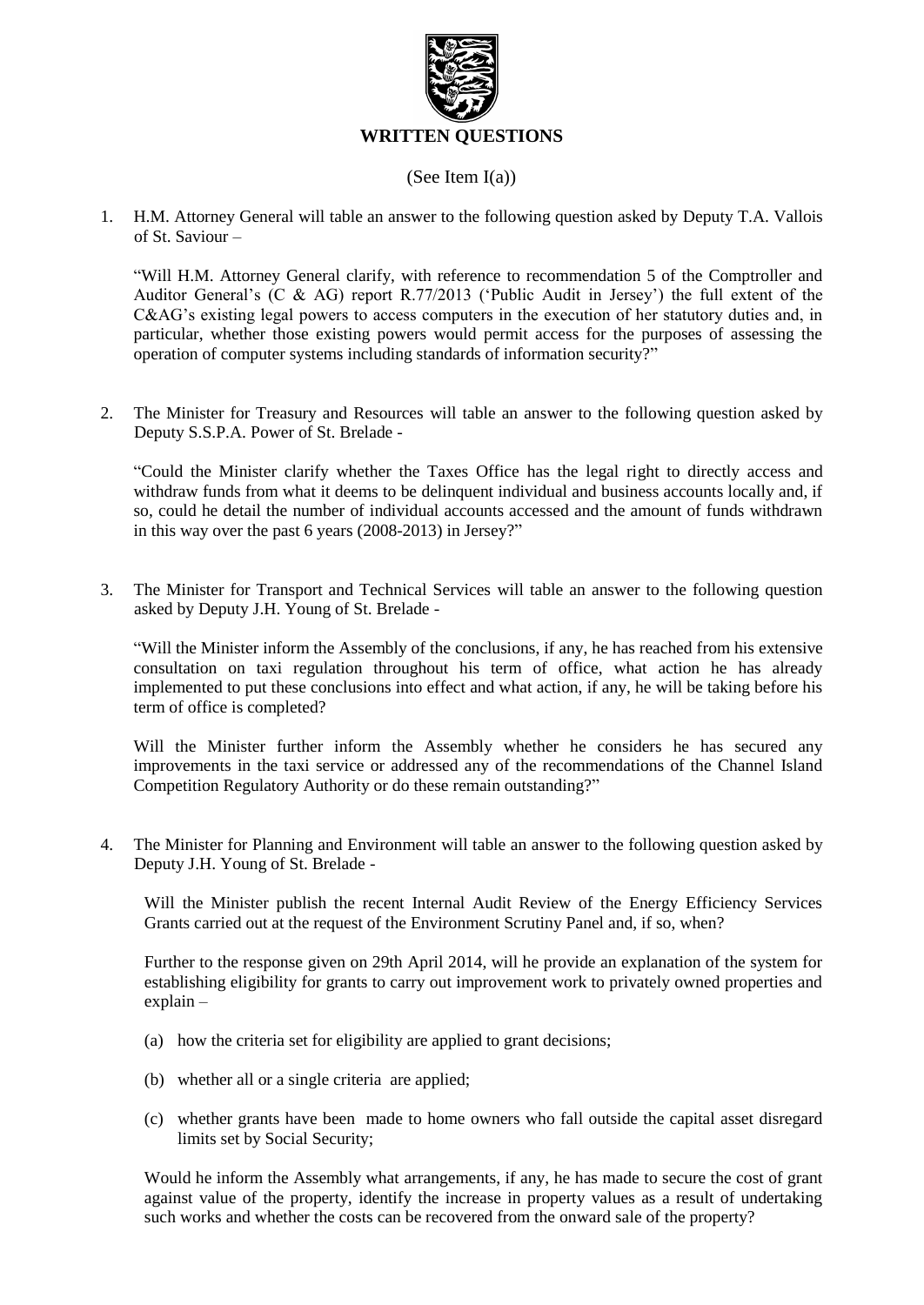

5. The Minister for Transport and Technical Services will table an answer to the following question asked by Deputy J.H. Young of St. Brelade -

"Will the Minister inform the Assembly of his legal powers to issue, suspend, revoke or refuse a Public Service Vehicle (PSV) badge or impose conditions on badge holders, how such powers are administered in practice, to whom they are delegated, the criteria or policy tests applied, the internal checks to ensure transparency, objectivity and fairness of these quasi-judicial decisions, the appeal arrangements and the safeguards he has implemented to ensure the integrity of the PSV licensing system for the public and badge holders generally?

Would he further provide the Assembly with the following information in respect of PSV decisions since he was appointed as Minister -

- (a) The number of badges issued and the total number of current badges
- (b) The number of badges revoked
- (c) The number suspended. the reasons for such decisions and period of suspension
- (d) The number of appeals lodged by PSV holders and their outcomes
- (e) The number of complaints received fromPSV holders
- (f) The number of complaints received from the public about badge holders
- (g) whether there were any prosecutions involving PSV badges ?"
- 6. The Minister for Treasury and Resources will table an answer to the following question asked by Deputy J.H. Young of St. Brelade -

"Will the Minister inform the Assembly whether the Energy Efficiency Grants Scheme administered by the Planning and Environment Department, which has carried out a significant number of improvement works to privately owned properties funded by approximately £4 million from taxpayers, complies fully with the requirements of financial regulation policies issued under legislation governing public finances in Jersey and, in particular, whether there is adequate disclosure of works and whether arrangements need to be in place for identifying the enhanced value of such properties as a result of these improvements works, securing the public's interest in this enhanced value and ensuring its ultimate recovery to public funds in the event of onward sale of these properties, and if not, what action, if any, will he be taking to ensure that the scheme is revised to ensure that such arrangements are in place in the future?"

7. The Minister for Planning and Environment will table an answer to the following question asked by Deputy G.C.L. Baudains of St. Clement -

"Has the Environment Department been consulted on whether the JEC will be using lubricant to assist drawing their new French link cables through the conduit they have laid and, if so, can he assure members that this lubricant is biodegradable and will not adversely affect wells or boreholes if it should seep into the ground?"

8. The Chairman of the Comité des Connétables will table an answer to the following question asked by Deputy G.C.L. Baudains of St. Clement -

"Further to the answer given to my question on 17th June 2014, would the Chairman advise whether parish rates are raised mainly to cover services required by properties and, if so, would he confirm that unoccupied properties have a far less cost to the parish than occupied ones?

Would he explain why the Parishes do not differentiate between occupied and non-occupied properties?"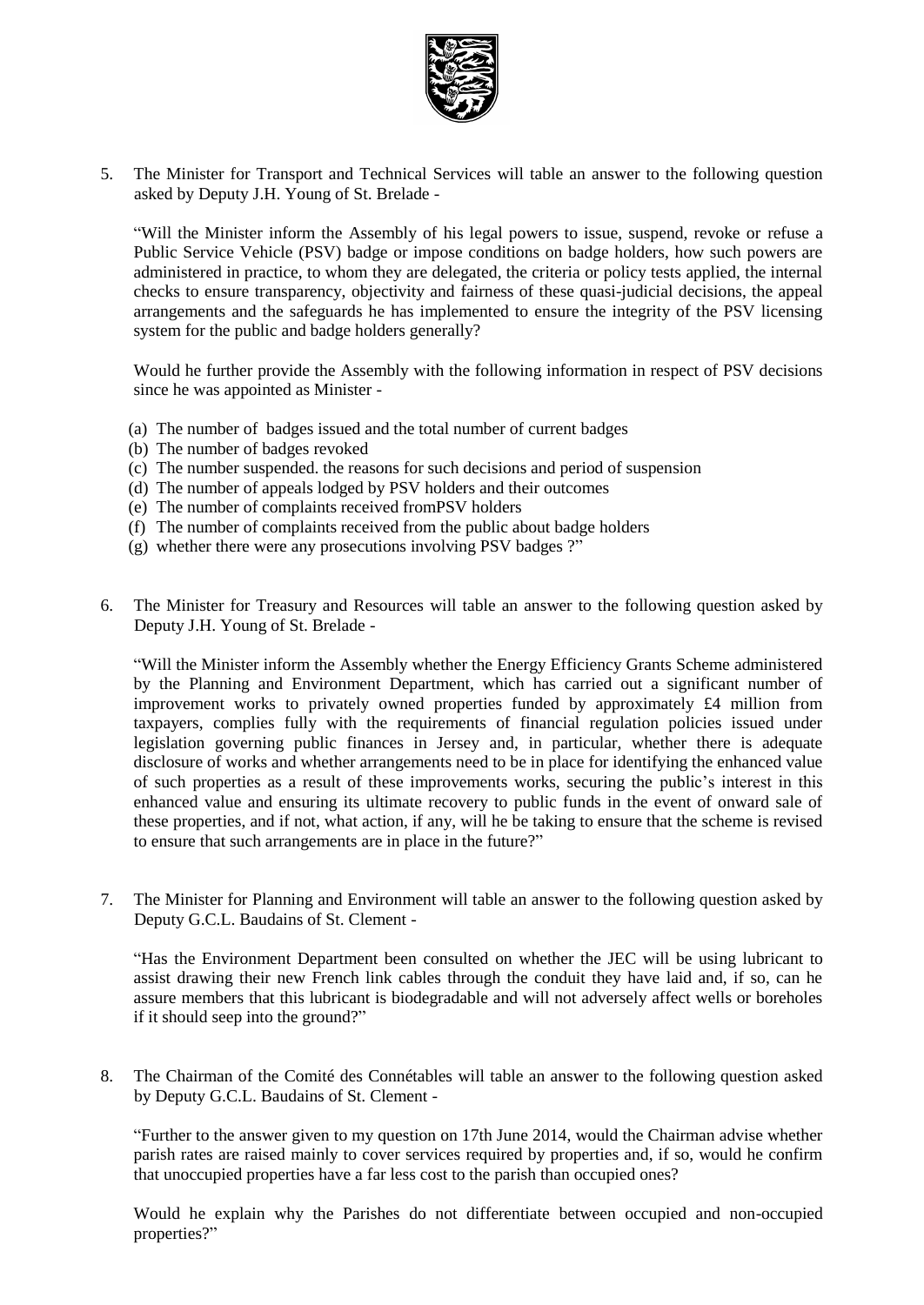

9. The Minister for Treasury and Resources will table an answer to the following question asked by Deputy J.A. Martin of St. Helier -

"Can the Minister set out the Construction and Environmental Management Plan (CEMP) required for large builds in constrained sites in respect of the new Police Headquarters at the Green Street car park site?

Would the Minister advise whether there will be any access through Green Street Cemetery to the new Police Headquarters?

Would he confirm the commencement date for the works on site?"

10. The Chief Minister will table an answer to the following question asked by Deputy J.A.N. Le Fondré of St. Lawrence -

"In view of the passing of interim episcopal oversight from Winchester to Dover announced by the Dean of Jersey in the Assembly on 13th May 2014, and the recognition by the Deanery Synod on 3rd June 2014 of the additional administrative burdens laid upon the Dean in consequence, would the Chief Minister consider investigating the resources available to the Office of the Dean of Jersey and consider whether some assistance should be provided to support the Dean in the performance of his official duties?"